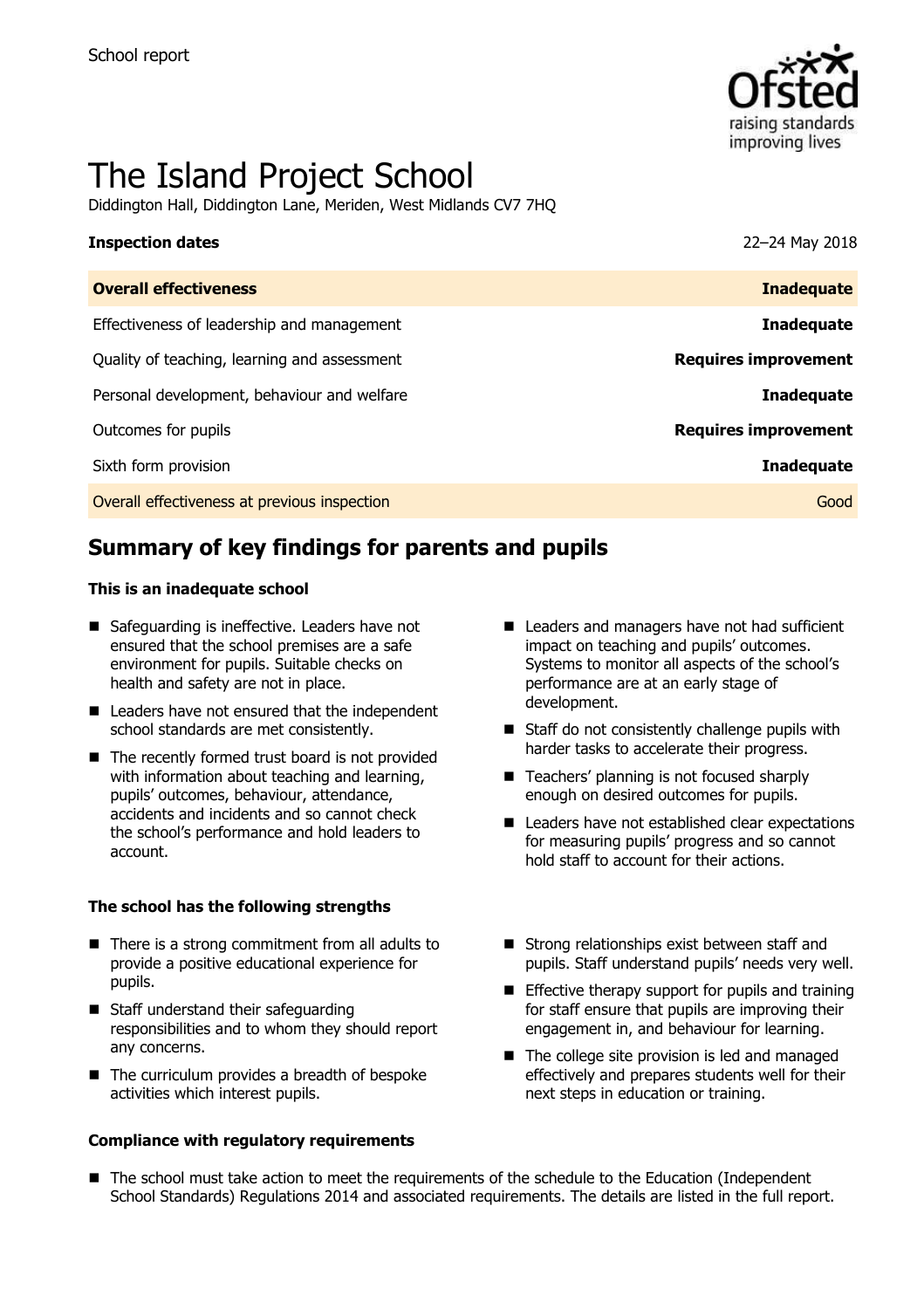

## **Full report What does the school need to do to improve further?**

- Urgently improve pupils' welfare, health and safety so that they are kept safe by:
	- undertaking a full risk assessment of the premises and taking decisive and swift action to lessen the risks identified
	- managing the risks relating to the windows on the upper floors of the building
	- ensuring that an up-to-date asbestos survey of the identified areas of risk in the building is carried out, and making this information available to all users and visitors of the building
	- making arrangements for regular water testing for Legionella
	- providing hand-washing facilities that have hot running water for pupils
	- relocating the accommodation for the treatment of sick and injured pupils so that it is in a room close to, but separate from, a toilet.
- Improve the quality of leadership and management by ensuring that:
	- arrangements to safeguard and promote pupils' welfare, health and safety are effective
	- all of the independent school standards are met consistently
	- a risk assessment policy is drawn up and is effective in keeping pupils safe
	- the health and safety policy is reviewed to ensure that it is fit for purpose
	- an accessibility plan is drawn up and implemented effectively
	- leaders have an accurate understanding of the school's strengths and weaknesses and use this information to inform improvements to the school
	- leaders develop systems for monitoring all aspects of the school's performance
	- the different systems for monitoring pupils' progress are reviewed and refined so that leaders can set clear expectations for pupils' performance, ensuring that pupils are suitably challenged in their learning
	- leaders check on the progress that pupils are making in their learning.
- Improve the quality of governance of the school so that:
	- leaders provide members of the trust board with information about all aspects of the school, especially the quality of teaching and learning, pupils' progress and outcomes, safeguarding, the curriculum, pupils' welfare, behaviour and safety, and attendance, so that they can hold leaders to account for their actions
	- systems are in place to manage the performance of all staff so that staff can be held more closely to account.
- Improve the quality of teaching, learning and assessment by:
	- adapting activities so the level of challenge for pupils is increased over time and pupils' prior learning is built on, allowing pupils to make the best possible progress
	- developing the planning of activities further so that the desired outcomes of learning are more sharply defined.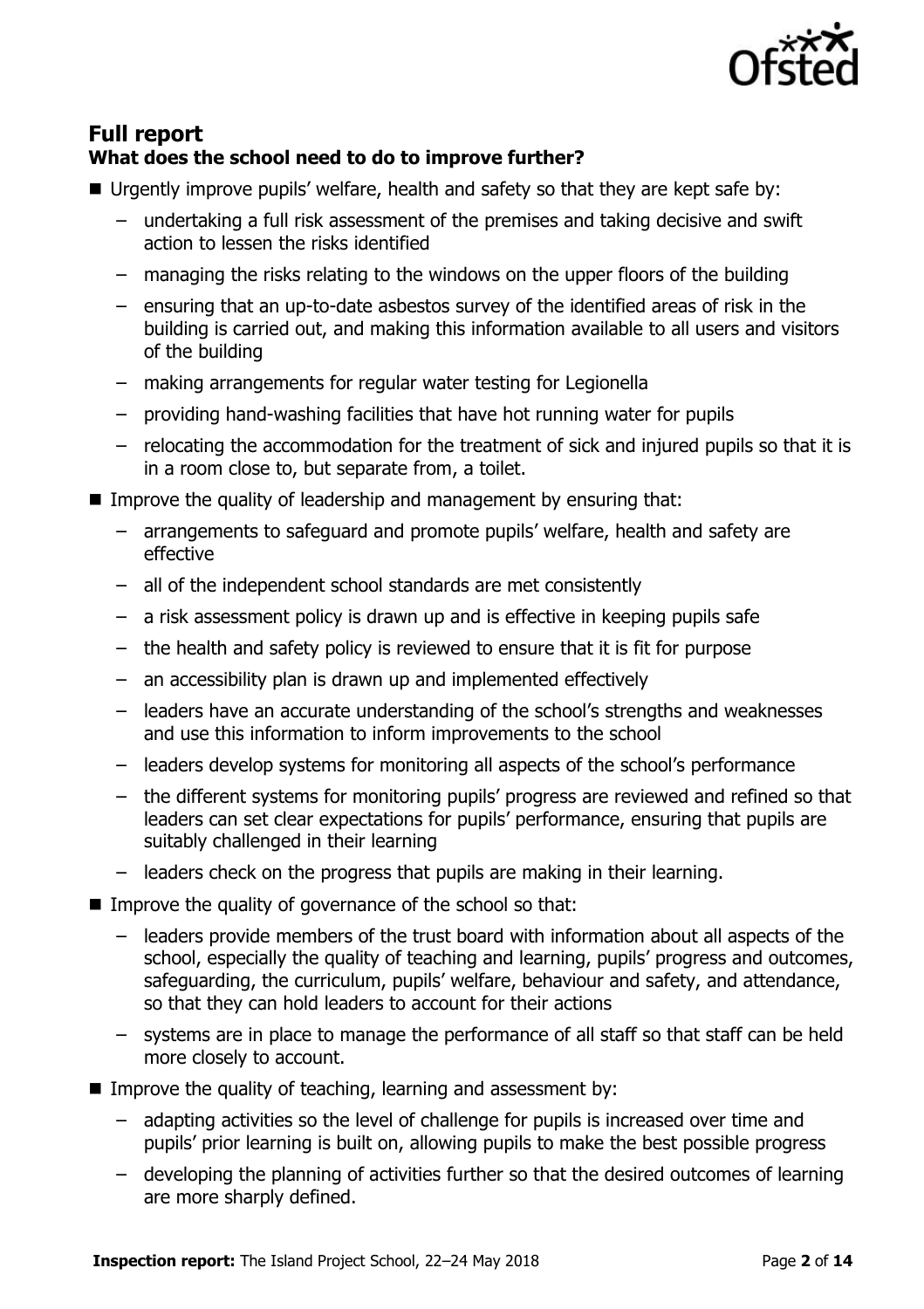

# **Inspection judgements**

### **Effectiveness of leadership and management Inadequate**

- Leadership and management of the school are inadequate. While the commitment of the proprietors and leaders to providing an effective education for this vulnerable group of pupils cannot be disputed, there are shortfalls in the way the school is led and managed.
- Leaders have not ensured that pupils are kept safe because they have not identified the risks that exist in and around the school building.
- Leaders' self-evaluation of the school is not an accurate one because they do not gather information about all aspects of the school's performance in a systematic way. The resulting school development plan lacks focus and makes no reference to improving the quality of teaching and learning and outcomes for pupils.
- Checks on the quality of teaching and learning have only recently begun to take place and are currently limited to a small number of lessons. Leaders recognise that this is an area that requires further development as they do not yet take into account a wider range of evidence about pupils' performance.
- Leaders are not vet able to verify the accuracy of judgements staff make about pupils' progress because they do not check pupils' work in a systematic way.
- A significant number of staff who responded to the Ofsted staff questionnaire expressed their lack of confidence in the leadership and management of the school. Staff have concerns about communication from leaders and a feeling of not being supported or being treated fairly or equally at the school. Staff were more positive about the leadership and management of the college site, which provides for the sixth form.
- Leaders have ensured that the curriculum is well suited to the individual needs of the pupils. The individualised approach to learning that exists in the school ensures that pupils' personal, social, health and economic development are carefully considered. Leaders have ensured that British values are thoughtfully addressed at a level appropriate to pupils' understanding. Pupils' spiritual, moral, social and cultural development is well supported through a variety of activities, including community visits, an emphasis on respect and school values, and developing an awareness and tolerance of other pupils.
- Behaviour analysts and other therapists make an effective contribution to pupils' education, including by helping to write their 'passports'. These passports provide valuable information about pupils' development, including their behaviour and their sensory, social and emotional needs, and identify the support pupils require. As a result of the use of these passports, pupils have an effective individualised approach to their learning and development.
- Staff value the professional development opportunities they receive. A comprehensive induction training plan is in place for all new members of staff. All staff benefit from training in areas such as autistic spectrum disorder, sensory integration and managing complex behaviours.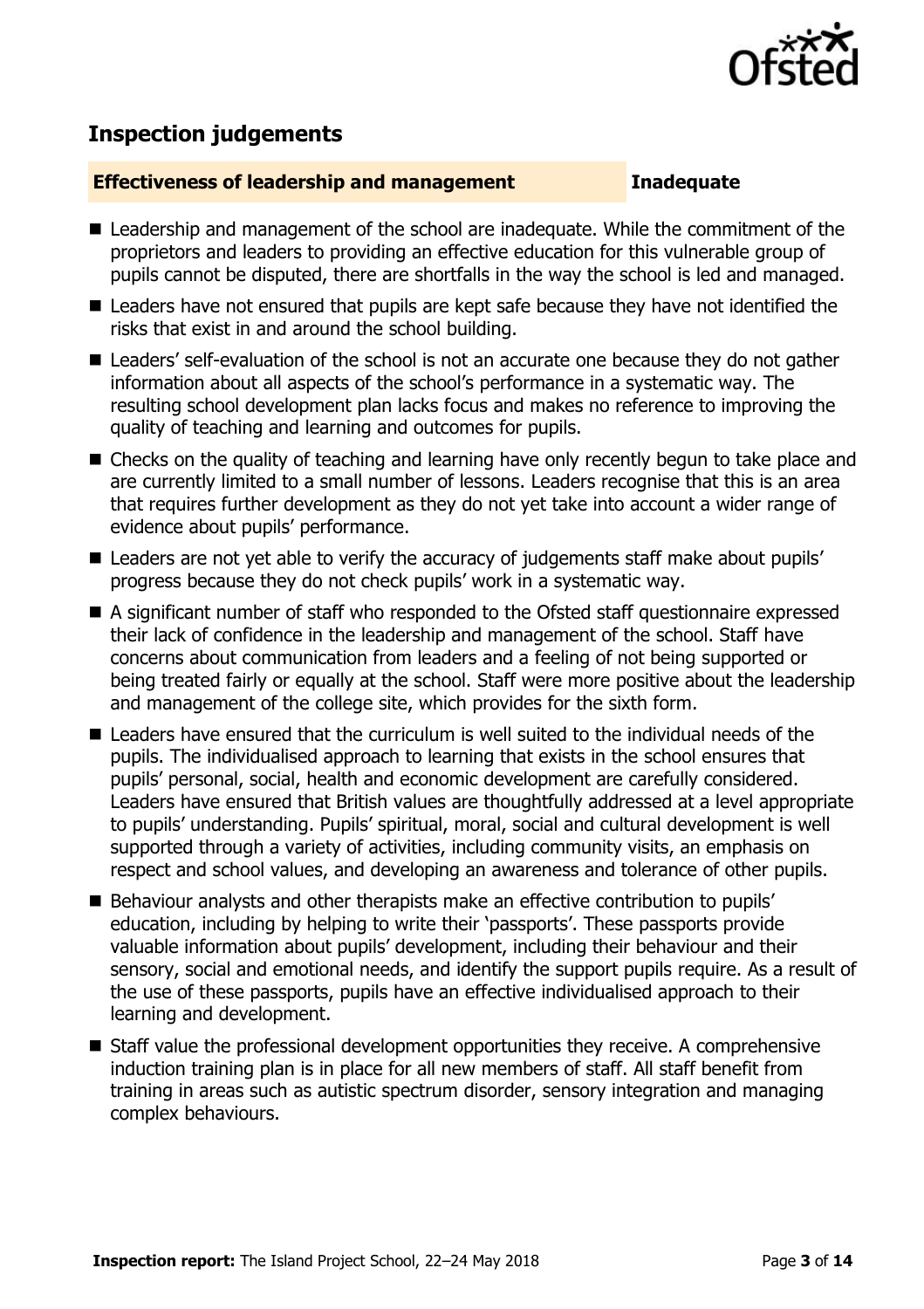

### **Governance**

- Since the last inspection, a board of trustees has been established. The chair of the board is also a proprietor. The chair of the board demonstrates a strong commitment to the school, but acknowledges that the work of the trust is in the early stages of development. Minutes of trust board meetings are focused on staffing and finance and do not show that trustees are provided with any information about other aspects of the school's work. There is no evidence that trustees are involved in evaluating the school's performance or developing an improvement plan.
- Trustees have not established any systems of managing staff performance and so are not able to hold leaders to account. They do not ask for information about pupils' progress, standards in teaching and learning, or the curriculum. They do not make sufficient checks on pupils' welfare, or on behaviour incidents, physical interventions and attendance.
- Trustees have not had sufficient oversight of safeguarding. They have not ensured that the health and safety concerns identified in an externally commissioned audit in February 2018 have been addressed. They have not drawn up a suitable health and safety policy or an accessibility plan for the school.
- The chair of the board acknowledges that the capacity of the trustees has been stretched because of protracted discussions about the relocation of the school to a new site.

### **Safeguarding**

- The arrangements for safeguarding are ineffective. Although the school's safeguarding policy, which is published on the school's website, reflects current legislation, it is not implemented effectively.
- Leaders have not carried out a risk assessment of the school site, or acted on advice from a recent health and safety audit. As a consequence, a number of risks to pupils have not been addressed.
- Leaders are not yet able to ensure that the use of the internet is sufficiently well monitored. Although pupils are supervised when using the internet, there are no control measures in place to monitor the way staff use the internet, or reduce risks when staff use their own devices at work.
- Staff have a secure understanding of child protection procedures. They are provided with frequent safeguarding training and updates and know to whom they should report their concerns.
- The designated safeguarding leader and her deputies act in a timely way when concerns about pupils are expressed. Records show that staff follow up concerns with tenacity if they feel they have not been listened to by external agencies.

### **Quality of teaching, learning and assessment Fig. 2.1 Requires improvement**

- The quality of teaching and learning requires improvement. Staff do not consistently challenge pupils with harder work so that they can speed up pupils' progress.
- Staff's planning of activities varies in quality. Some pupils are provided with activities which spark their interests and as a result, they work for sustained periods of time. Some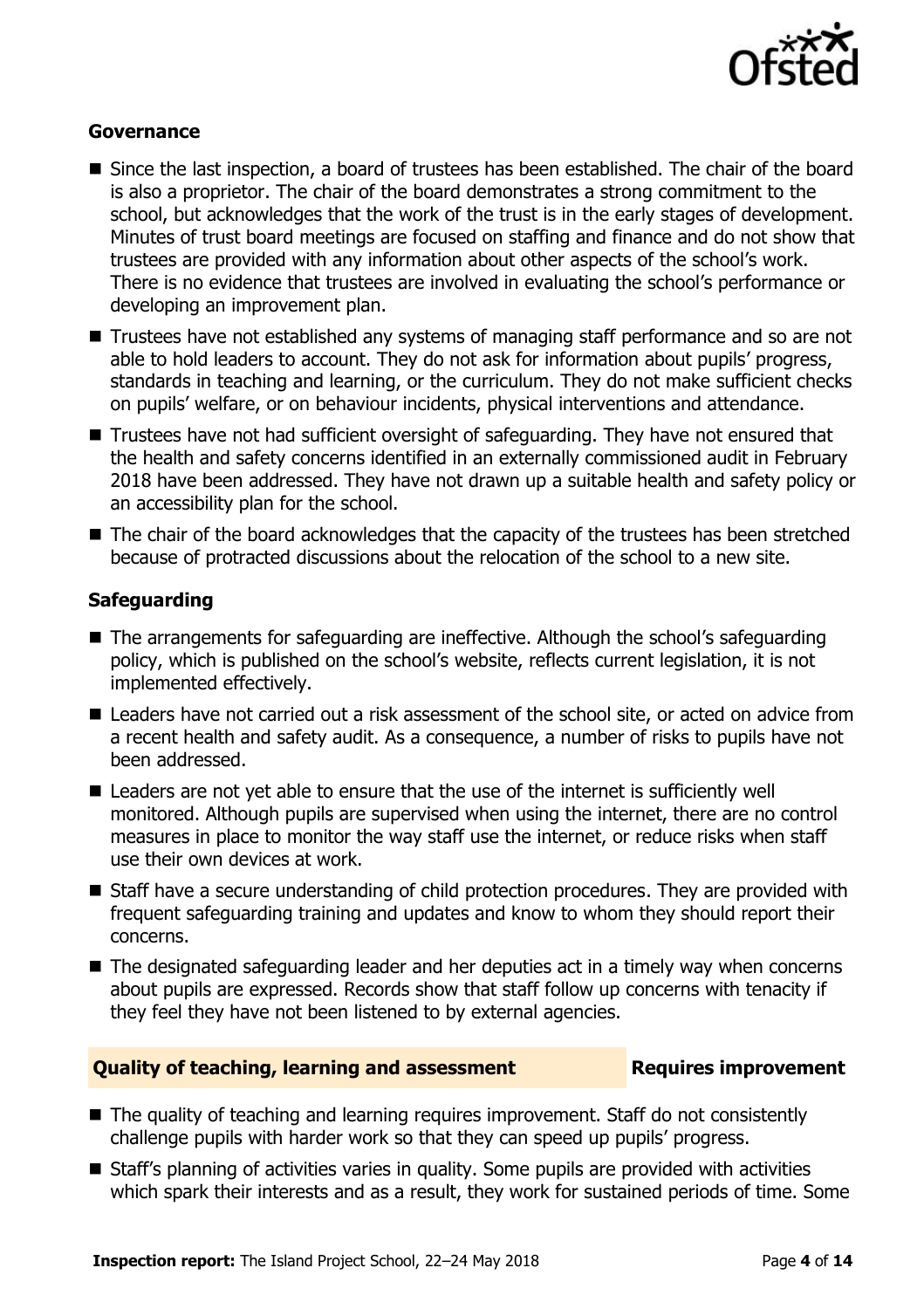

planning is less focused and does not set out clearly what pupils are learning, or what the expected outcomes of the activity are.

- Occasionally, activities are not organised in a systematic and purposeful way, and do not increase the level of challenge for pupils over time. Inspectors saw some pupils engaging in sequences of activities which did not build on their prior learning. For example, pupils practised some phonics sounds before reading words which did not require them to use this skill, but relied on them recognising the word by sight.
- Some of the most able pupils are able to record their work, but leaders provided limited evidence of this. Staff report that pupils' work is sent home to parents and carers to keep them informed of their child's progress. However, some staff do not keep copies of work sent home so it is difficult to see the progress pupils are making, or for leaders to check on pupils' progress.
- For the most able pupils, written work in books shows some evidence of progress over time. However, activities were not suitably challenging and staff feedback had errors in grammar and spelling.
- Leaders are beginning to monitor the standards of teaching and learning, but this is not yet taking place in a systematic way and is currently solely focused on lesson observations. Leaders do not sample pupils' work and so cannot check whether judgements staff make about pupils' achievements are accurate.
- Leaders currently use three separate assessment systems to track pupils' progress. One system refers to national curriculum levels, which are no longer used. Leaders are not able to articulate what they see as suitable progress for pupils, and so are not clear about whether pupils are making adequate progress.
- Strong relationships that exist between staff and pupils enable pupils to feel well supported in their learning. Staff ensure that pupils use their communication systems effectively when they make the transition from one activity to another, or one part of the school to another.
- Individual progress information shows that pupils are making progress from their starting points. Leaders and staff carry out a series of detailed, baseline assessments of pupils when they arrive at school, so that any gaps in their learning can be identified and appropriate support can be put in place.

### **Personal development, behaviour and welfare <b>Inadequate**

### **Personal development and welfare**

- The school's work to promote pupils' personal development and welfare is inadequate. Leaders have not taken swift action to identify or address the health and safety risks that affect pupils' safety. Leaders put temporary control measures in place after the inspector highlighted the risks.
- Leaders have not made arrangements for window restrictors to be fitted onto windows on upper floors of the building. During the inspection, windows were fully open and accessible to pupils. After the inspector highlighted her concerns, leaders again put in place temporary measures to control the risk.
- Although leaders are aware that some areas of the building contain asbestos, they have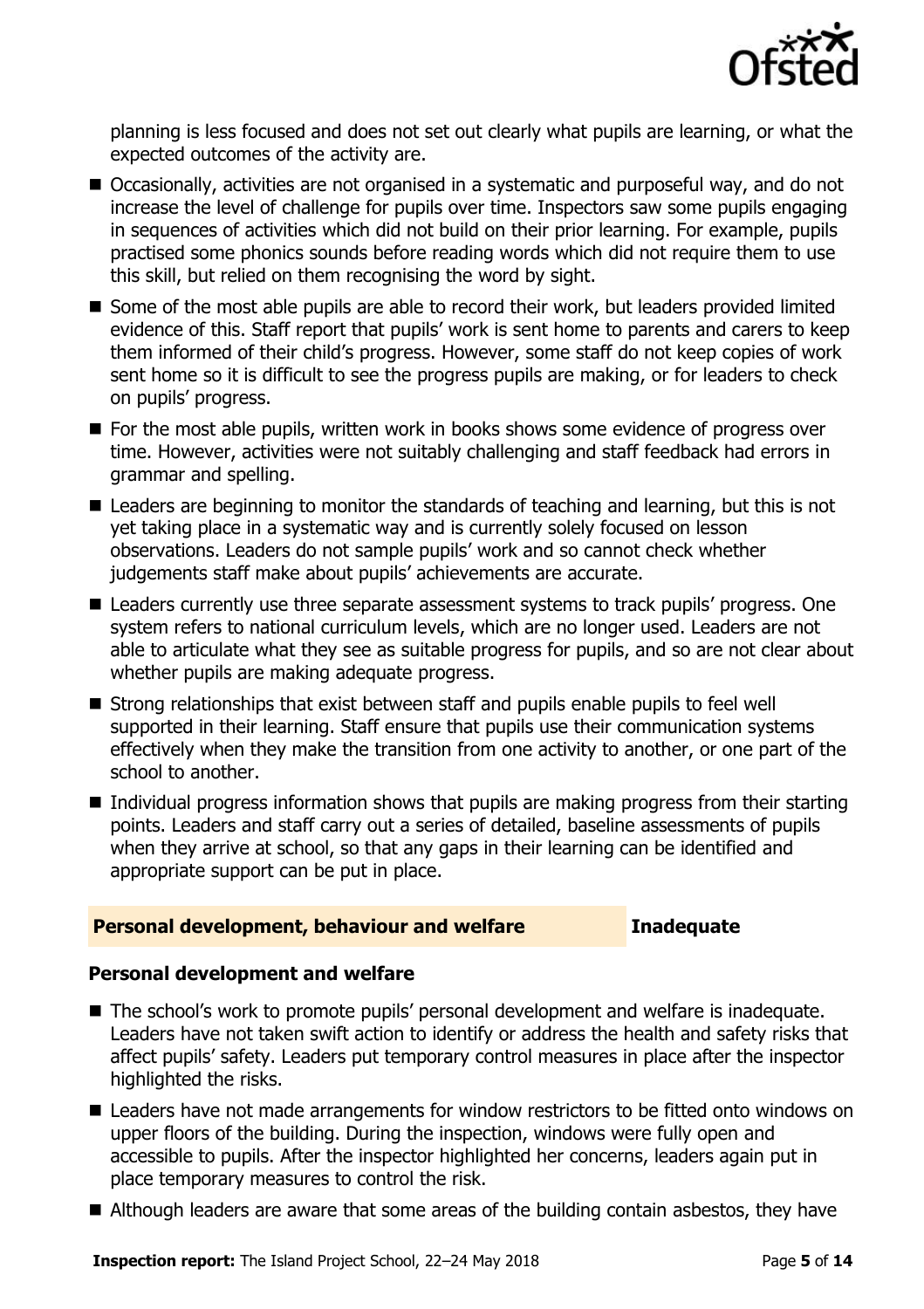

not ensured that annual checks have been carried out as specified in the 2006 asbestos survey. Leaders do not have an asbestos management policy in place and available to all staff and contractors.

- Leaders have not ensured that checks on the water supply for Legionella have been carried out at the required intervals. At the time of the inspection, there was no hot running water available for pupils to wash their hands.
- Leaders have not ensured appropriate provision of accommodation for the short-term care of sick and injured pupils as it is located in the same room as a toilet facility. They have not ensured the provision of additional medical accommodation to cater for pupils who have complex needs.
- Leaders do not check on the recording of, or analyse information about, incidents or accidents well enough. Some incidents which required first aid did not correlate with the first-aid reporting.
- There is a clear commitment from staff to ensure that pupils are well supported in all aspects of their personal development. Staff use the information they have about pupils to good effect, building meaningful relationships with them.
- Different agencies work well together to ensure consistency of approach for pupils. For example, speech and language therapy targets are shared with staff and built into pupils' daily learning activities. The occupational therapist ensures that pupils' sensory needs and diets are taken into account in the planning of learning activities.
- Staff ensure that reward systems are tailored to pupils' interests because they know and understand what motivates individual pupils to engage in learning activities. The inspector saw pupils working towards their reward of a healthy snack, or favourite game.
- The small number of parents who responded to the Ofsted online survey were generally positive about the work of the school, especially those whose children had been out of education for a considerable length of time, or who had had a negative experience at another school.

### **Behaviour**

- The behaviour of pupils is good. Behaviour analysts work closely with staff to gather detailed information about the way in which pupils' sensory needs affect their behaviour. Staff use this information well to inform strategies for working with pupils, helping them to learn to manage their behaviour and engage in learning. Analysts gather detailed information about pupils' engagement in learning over time. Information about individual pupils shows that pupils' behaviour and participation in learning activities are improving.
- **Personalised risk assessments for pupils accurately identify specific risks that staff need to** be aware of during certain activities. Staff know pupils well and focus on positive behaviours for learning.
- Staff use and understand the 'escalation scale' effectively, which helps them to identify when a pupil's behaviour is changing, and intervene so that the behaviour does not deteriorate further. A scrutiny of incident reports shows that despite some pupils exhibiting extremely challenging behaviour, staff rarely use physical intervention when dealing with incidents. However, leaders acknowledge that their current system of recording of physical interventions does not enable them to analyse effectively any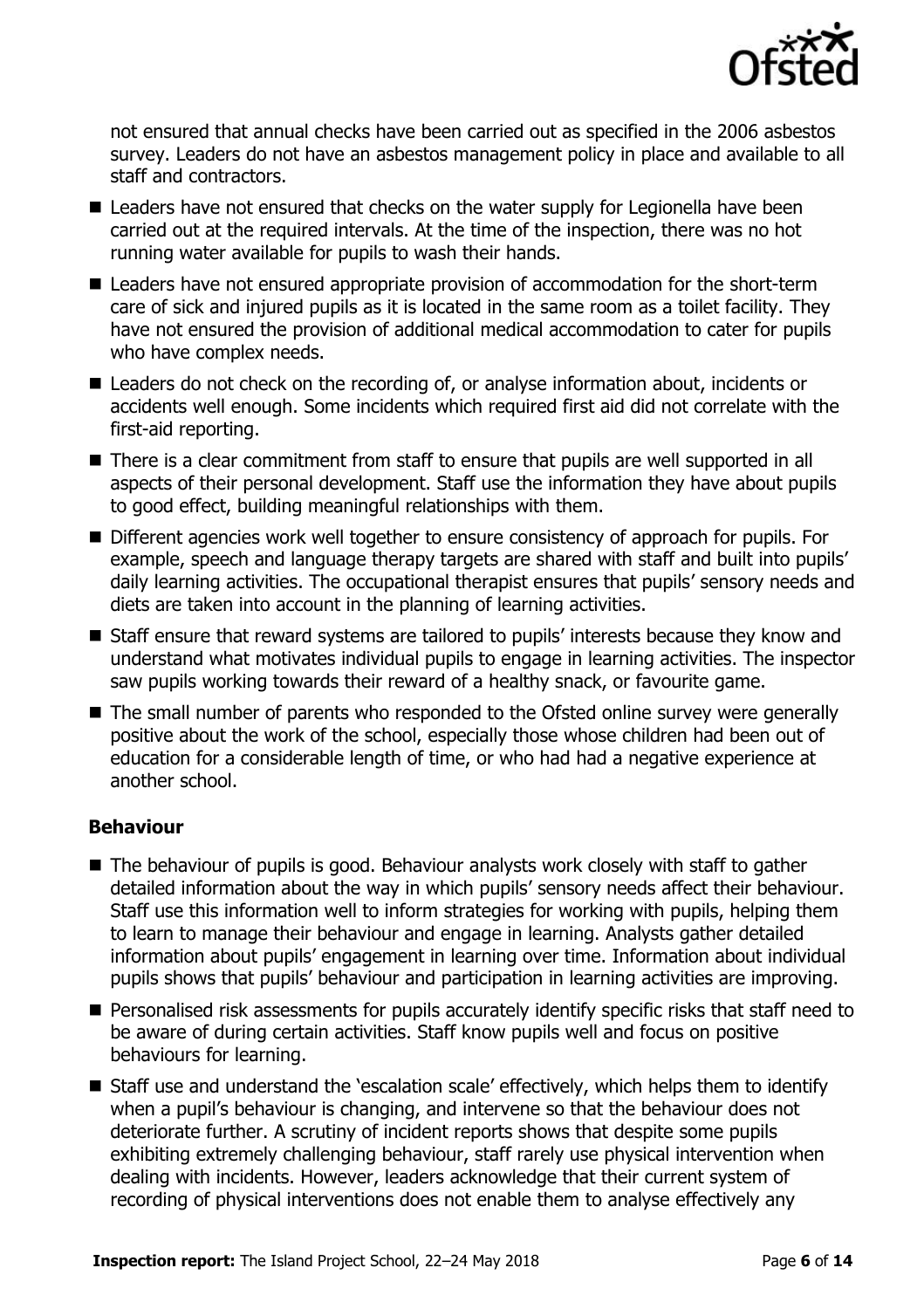

emerging patterns.

■ Pupils' attendance at school is improving over time and most pupils attend well, including some pupils who have missed significant periods of their education, or have previously refused to attend school. Leaders do not yet analyse overall attendance rates or check registers and so have not ensured that the correct national attendance codes are being used consistently. Attendance codes were corrected during the inspection.

### **Outcomes for pupils Requires improvement**

- While individual information shows that pupils are making progress from their starting points, progress targets are not set in a systematic way for pupils. Pupils' academic progress is not checked with as much rigour as their progress in their behaviour and social and emotional development. As a result, leaders are not able to articulate whether the progress pupils are making is good enough.
- Some pupils are able to access externally accredited courses. There is more evidence of pupils' work in these subjects, but work is not annotated well, so pupils' learning outcomes are not clear.
- As a result of the support pupils receive for their behaviour and sensory needs, pupils' levels of engagement and cooperation in learning activities are improving. Some parents reported positive outcomes for their children, who were accessing community-based activities more successfully.
- **Pupils are supported well to move on to their next stage of education, employment or** training, including access to impartial careers advice and guidance. Currently, despite the school's best efforts, a small number of pupils who are due to leave school this summer do not have a suitable destination identified. Leaders are working closely with local authorities and other agencies to remedy this.

### **Sixth form provision Inadequate**

- The provision for sixth-form students is inadequate because safequarding is inadequate in the main school. While most sixth-form students are educated at the college site, some sixth-form students attend the main school site and so are not adequately safeguarded.
- $\blacksquare$  The educational provision at the college site is of a good quality, and is led effectively by a committed and able senior leader. The premises provide a suitable and engaging learning environment for students.
- The wide variety of teaching and learning activities at the college site have a strong focus on vocational learning, preparing students for their next steps in education, training or employment. Students are helped to become more independent, by taking responsibility for the environment and carrying out important day-to-day tasks such as recycling and cleaning. Some students learn how to operate the lawnmower so that they can help maintain the garden.
- Students have helped to develop an engaging outdoor environment, suited to their needs. The inspector saw students engaging in a fitness training session outside, using suitable equipment. They have helped to create a quiet, external sensory area, which students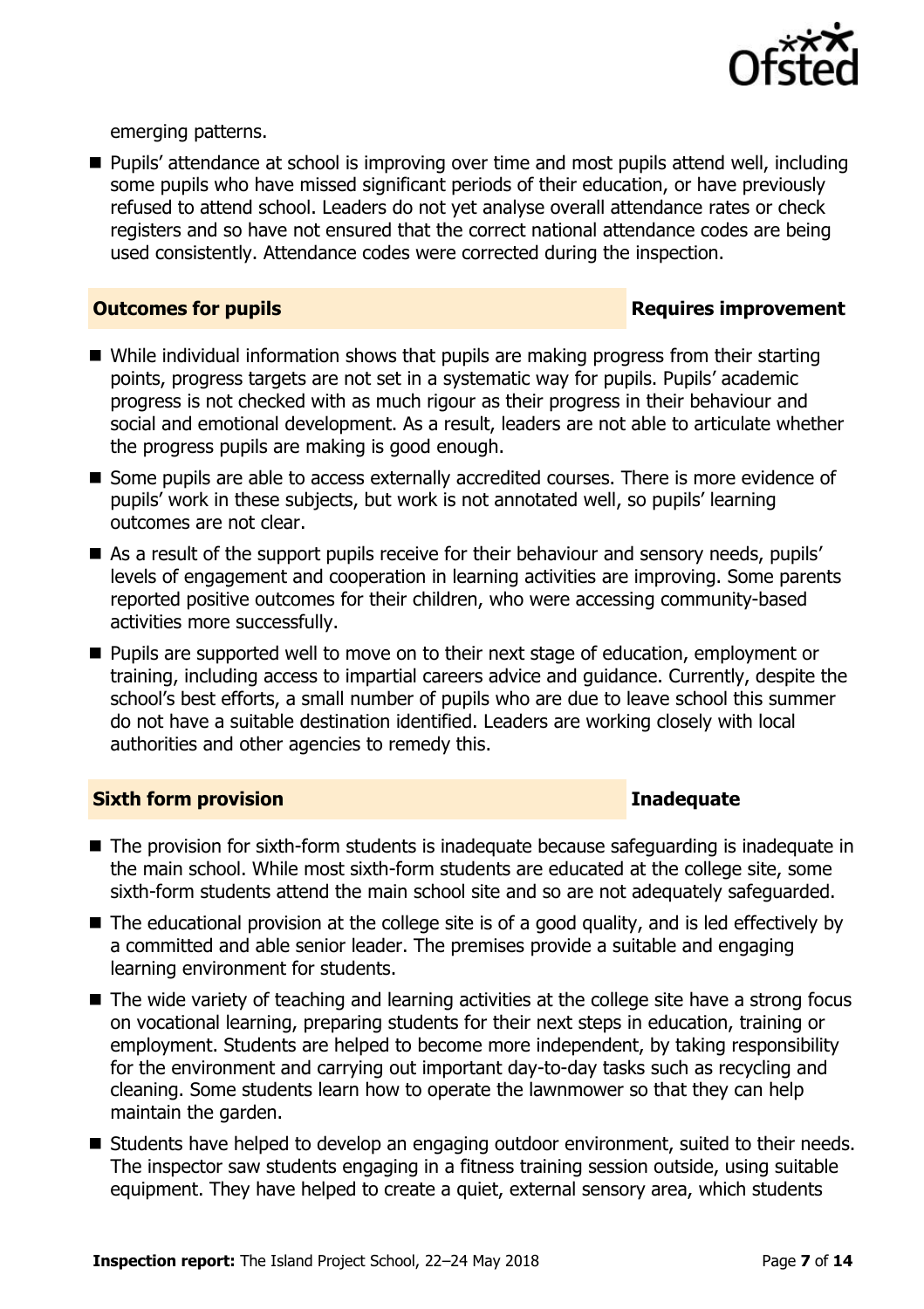

can use in their breaktimes, or as part of their learning experience.

- Leaders and staff have put the outbuilding on the site to very good use by providing a safe, practical working environment for students to develop their vocational skills. Students are able to design and make products using a range of different tools and techniques, based on their interests, such as a 'hedgehog house'. Students are currently making 'mushroom stools' from recycled tyres, which will be put to good use in the learning bases.
- Students' sensory and behavioural needs are well understood and catered for through the provision of individualised learning spaces. Students behave well because staff know and understand their needs.
- The college leader correctly identifies that some lessons are not planned sufficiently well and do not have a sharp enough focus on outcomes for students. The college uses the same system for assessment as the main school, so progress is measured on an individual basis. As in the main school, it is not clear whether students are being adequately challenged in their academic work. The leader plans to introduce a system to track students' progress in vocational skills in the next term.
- Staff carefully plan transition activities, which are helping students to develop their resilience out in the community and improve their social skills. Some students who have found it difficult to tolerate others are being supported to develop their social skills by participating in frequent community visits.
- Students are able to gain some external qualifications while at the college site, including functional skills in English and mathematics where appropriate. The college leader is planning to extend the range of qualifications for students at the site.
- Students are provided with careers advice and quidance appropriate to their needs. Leaders track the progress of students at their next placement after they have left the school.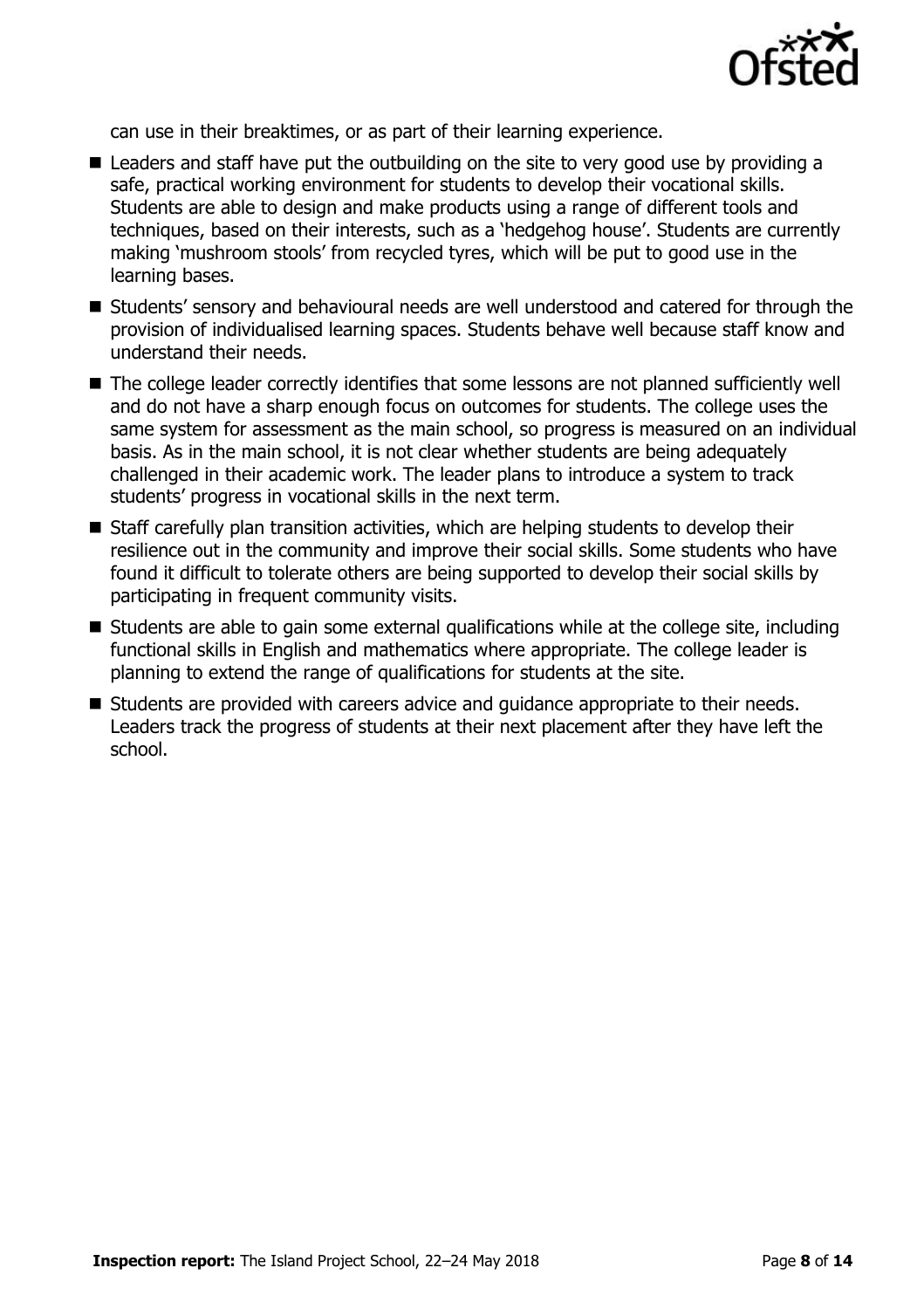

# **School details**

| Unique reference number | 135453   |
|-------------------------|----------|
| DfE registration number | 334/6010 |
| Inspection number       | 10026106 |

This inspection was carried out under section 109(1) and (2) of the Education and Skills Act 2008, the purpose of which is to advise the Secretary of State for Education about the school's suitability for continued registration as an independent school.

| Type of school                         | Other independent special school                |
|----------------------------------------|-------------------------------------------------|
| School category                        | Independent school                              |
| Age range of pupils                    | 5 to 19                                         |
| Gender of pupils                       | Mixed                                           |
| Gender of pupils in the sixth form     | Mixed                                           |
| Number of pupils on the school roll    | 31                                              |
| Of which, number on roll in sixth form | 11                                              |
| Number of part-time pupils             | $\overline{0}$                                  |
| Proprietors                            | Mrs Jacqueline Walters-Hutton<br>Mrs Carol Howe |
| Chair                                  | Mrs Jacqueline Walters-Hutton                   |
| <b>Headteacher</b>                     | Mrs Sarah Gallagher                             |
| Annual fees (day pupils)               | £48,249, £67,629 and £71,970                    |
| Telephone number                       | 01675 442588                                    |
| Website                                | www.ipschool.co.uk                              |
| <b>Email address</b>                   | admin@ipschool.co.uk                            |
| Date of previous inspection            | 20 January 2015                                 |

### **Information about this school**

■ The Island Project is an independent day special school for pupils who have an autistic spectrum disorder and often have additional communication difficulties. It is founded on the principles of applied behaviour analysis (ABA). Currently there are 31 pupils on roll, between the ages of nine and 21 years. Eleven of these pupils, aged 14 to 21, are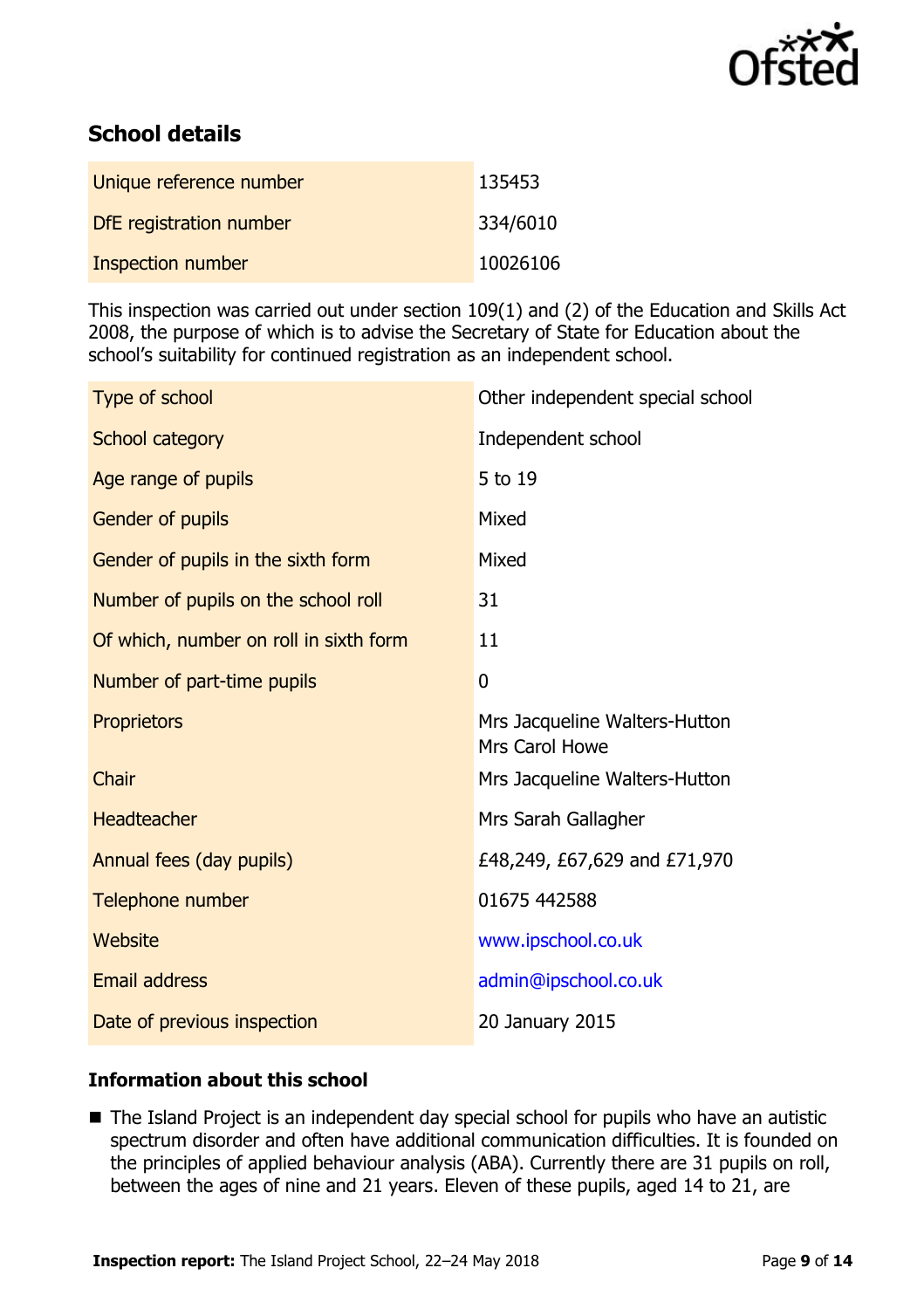

educated at a separate site in Coleshill, West Midlands, which is known as 'The College'.

- $\blacksquare$  The school is located in a large country house, which is a grade 2 listed building, constructed in 1637. The school opened in 2007. There are plans to relocate the school in the next year due to the impact of the HS2 project in the locality.
- Almost all pupils have an education, health and care plan.
- The school admits pupils from a number of local authorities in the region.
- The school does not use any alternative provision.
- $\blacksquare$  The school does not have any religious ethos.
- The school has been granted permission to extend its age range for one student, while a more suitable provision is being sought.
- In the last year, and following advice from the Charities Commission, the proprietors have formed a board of four trustees. The chair of the board, who is a proprietor, was previously the school's principal. The current school principal's responsibility is for compliance. The education director is also a proprietor and is responsible for teaching and learning.
- The school's previous standard inspection was in January 2015, when it was judged to be good. The Department for Education (DfE) commissioned Ofsted to conduct an emergency inspection of the school in October 2015, where a number of unmet standards were identified. The DfE commissioned a further, unannounced emergency inspection in August 2016, where it was judged that all the independent school standards were met.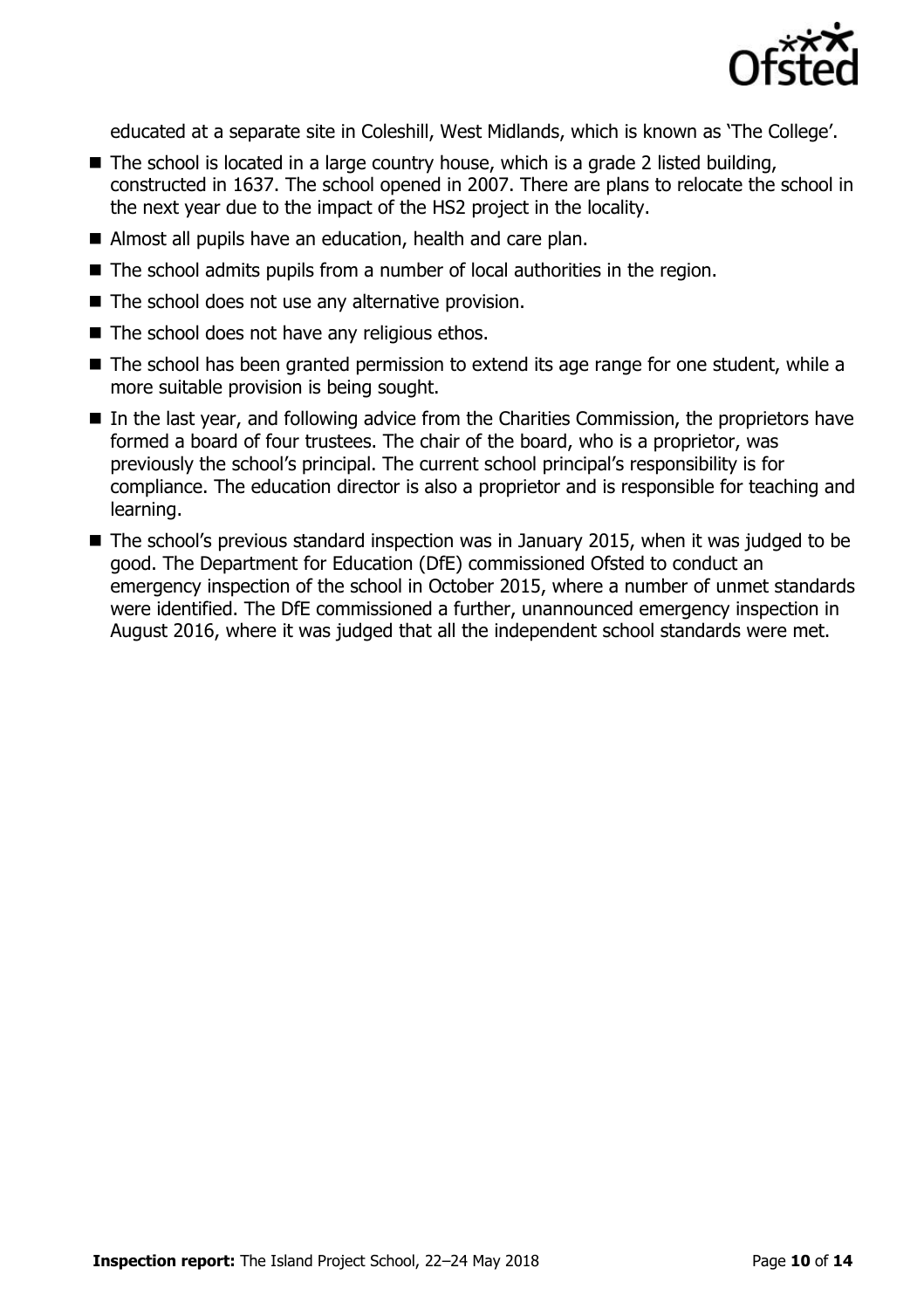

# **Information about this inspection**

- The inspector held meetings with the principal, the proprietors, the school's director of education and other senior leaders. She spoke to staff informally, met with a group of staff and met with one of the school's behaviour analysts and the occupational therapist.
- The inspector observed a range of teaching and learning activities over the course of the inspection. Where appropriate, she looked at pupils' work and spoke to pupils informally.
- The inspector scrutinised a range of school documentation, including policies, planning, behaviour monitoring, incident and accident reports, staff training records and minutes of trust board meetings. She looked at documents relating to the safeguarding and welfare of pupils, including the school's employment checks on the suitability of staff. The inspector used the range of information gathered to check compliance with the independent school standards.
- The inspector looked at the information about the school provided on the school's website.
- The inspector visited the school's off-site provision, known as 'The College'.
- The inspector considered the 26 responses to Ofsted's staff questionnaire.
- There were too few responses to Ofsted's online survey, Parent View, to be able to consider these. The inspector took into account six free-text responses to the survey.

### **Inspection team**

Deb Jenkins, lead inspector **Her Majesty's Inspector**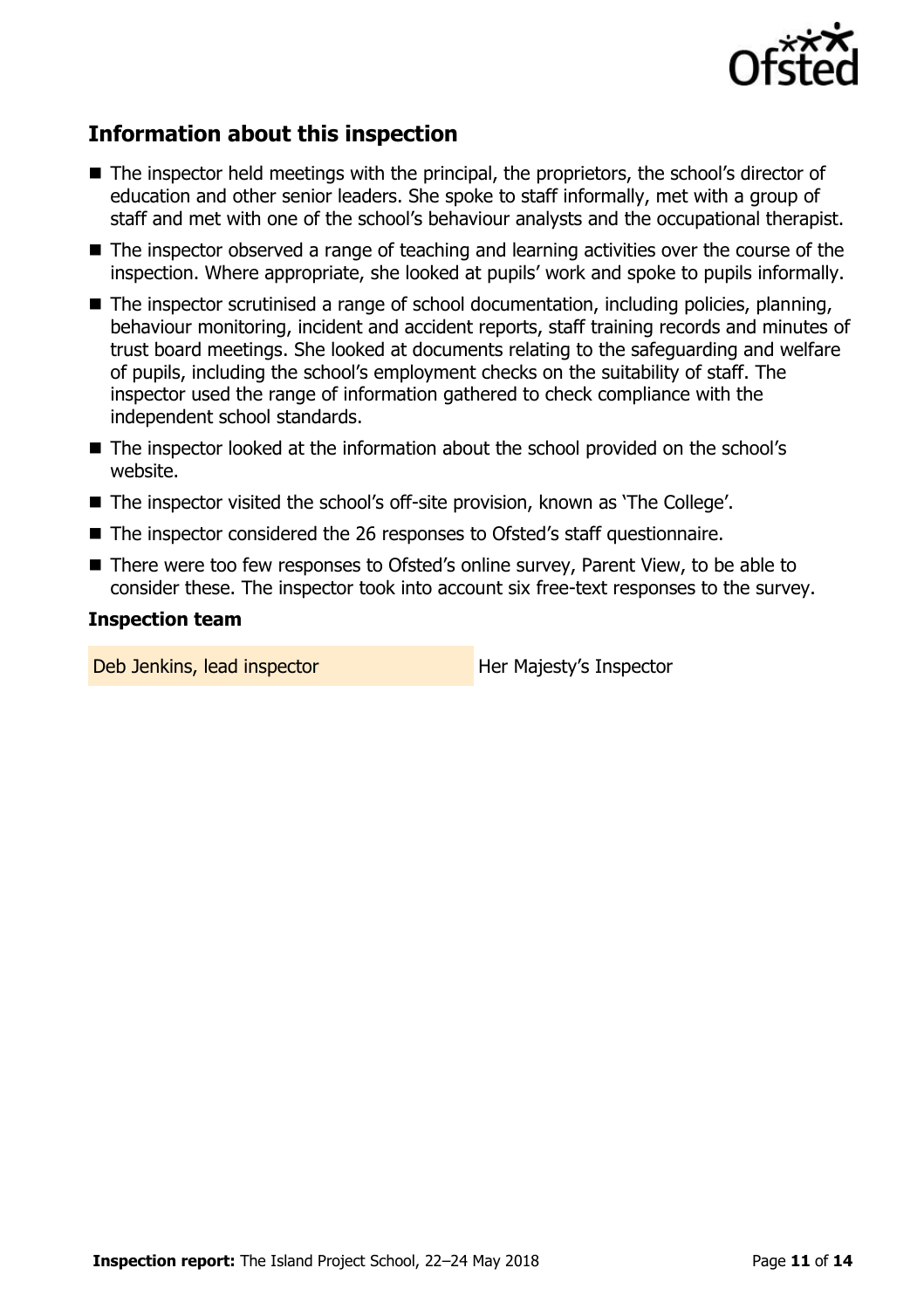

# **Annex. Compliance with regulatory requirements**

### **The school must meet the following independent school standards**

### **Part 3. Welfare, health and safety of pupils**

- 7 The standard in this paragraph is met if the proprietor ensures that–
- 7(a) arrangements are made to safeguard and promote the welfare of pupils at the school; and
- 7(b) such arrangements have regard to any guidance issued by the Secretary of State.
- $\blacksquare$  11 The standard in this paragraph is met if the proprietor ensures that relevant health and safety laws are complied with by the drawing up and effective implementation of a written health and safety policy.
- 12 The standard in this paragraph is met if the proprietor ensures compliance with the Regulatory Reform (Fire Safety) Order 2005.
- $\blacksquare$  16 The standard in this paragraph is met if the proprietor ensures that-
- 16(a) the welfare of pupils at the school is safeguarded and promoted by the drawing up and effective implementation of a written risk assessment policy; and
- 16(b) appropriate action is taken to reduce risks that are identified.

### **Part 5. Premises of and accommodation at schools**

- $\blacksquare$  24(1) The standard in this paragraph is met if the proprietor ensures that suitable accommodation is provided in order to cater for the medical and therapy needs of pupils, including–
- 24(1)(a) accommodation for the medical examination and treatment of pupils;
- 24(1)(b) accommodation for the short term care of sick and injured pupils, which includes a washing facility and is near to a toilet facility; and
- $-$  24(1)(c) where a school caters for pupils with complex needs, additional medical accommodation which caters for those needs.
- $\blacksquare$  24(2) The accommodation provided under sub-paragraphs (1)(a) and (b) may be used for other purposes (apart from teaching) provided it is always readily available to be used for the purposes set out in sub-paragraphs (1)(a) and (b).
- 25 The standard in this paragraph is met if the proprietor ensures that the school premises and the accommodation and facilities provided therein are maintained to a standard such that, so far as is reasonably practicable, the health, safety and welfare of pupils are ensured.
- 28(1) The standard in this paragraph is met if the proprietor ensures that–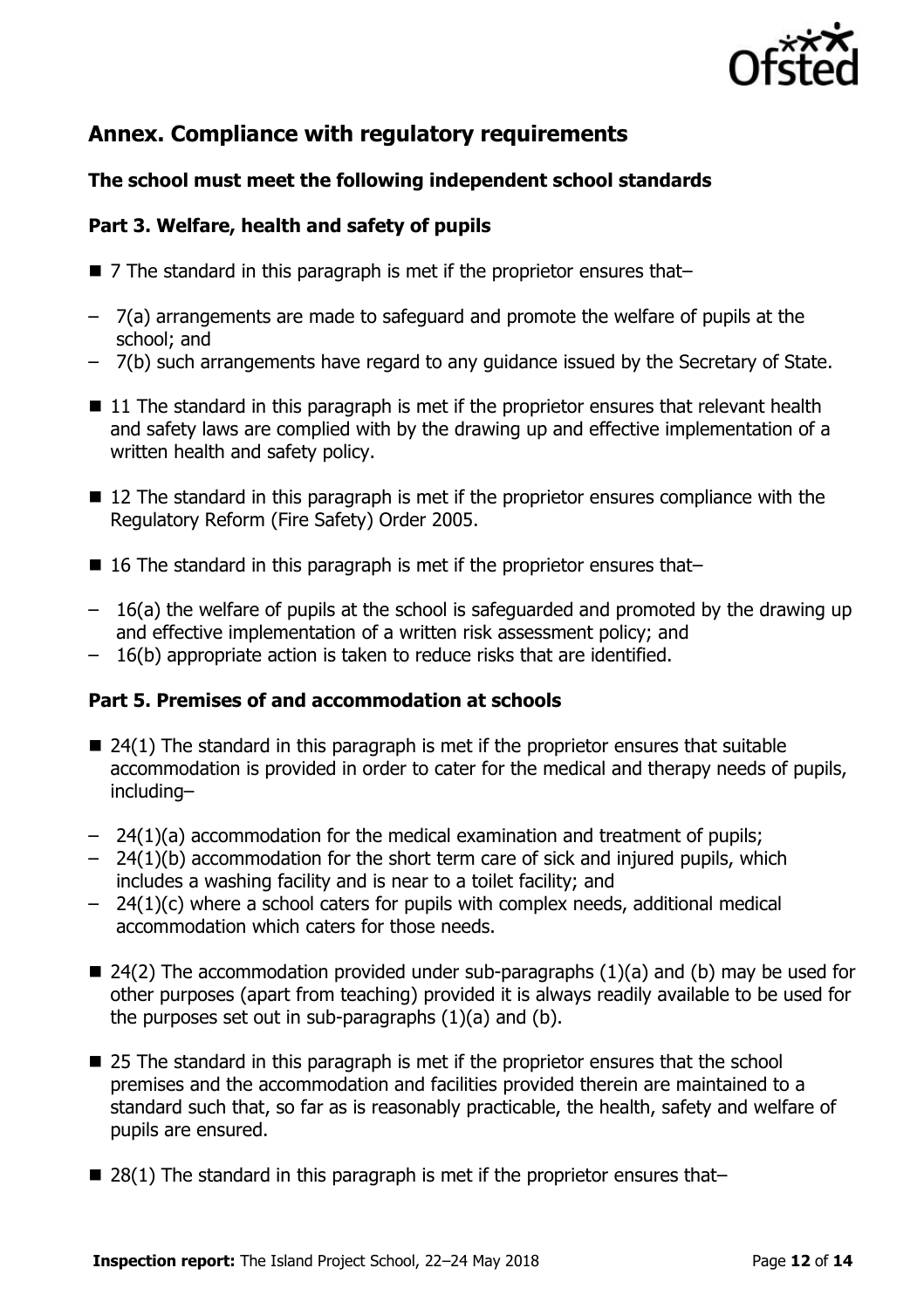

– 28(1)(b) toilets and urinals have an adequate supply of cold water and washing facilities have an adequate supply of hot and cold water.

### **Part 8. Quality of leadership in and management of schools**

- $\blacksquare$  34(1) The standard about the quality of leadership and management is met if the proprietor ensures that persons with leadership and management responsibilities at the school–
- 34(1)(a) demonstrate good skills and knowledge appropriate to their role so that the independent school standards are met consistently;
- $-$  34(1)(b) fulfil their responsibilities effectively so that the independent school standards are met consistently; and
- 34(1)(c) actively promote the well-being of pupils.